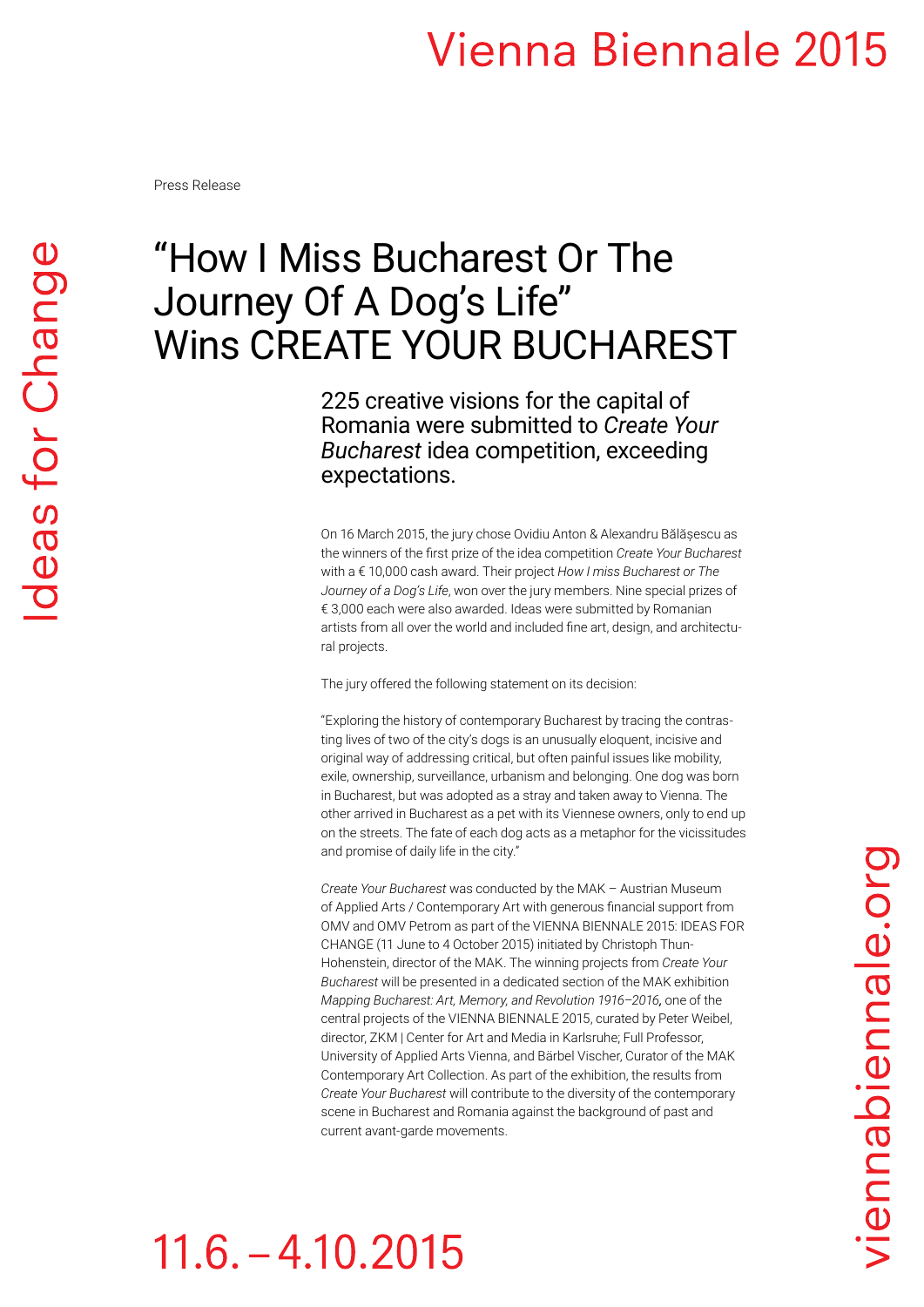Page 2

The international jury, whose members include Christoph Thun-Hohenstein (director, MAK, Vienna), Barbara Baum (consultant for art projects of OMV), Andreiana Mihail (art consultant, Bucharest), Alice Rawsthorn (design critic, International New York Times, London) and Bärbel Vischer (curator, MAK) evaluated the entries to *Create Your Bucharest* for their innovation, artistic and social relevance, sustainability, and feasibility in relation to the artistic practice of the entrants. Mariana Gheorghe, CEO of OMV Petrom: "We are a major player in the Romanian economy, and we also want to contribute to make a difference in other important areas of society. With this project we want to encourage contemporary art and promote our Romanian artists abroad."

The Jury reviewed 225 applications for the idea competition *Create Your Bucharest* and retained ten projects that cover an impressive range of creative ideas for the Romanian capital in art, architecture, and design. Alongside the big winning project, the jury rewarded 9 special prizes (each including a € 3,000 cash award) to the following projects:

*A Pedestal of Thoughts* by *Anca Benera & Arnold Estefan* Poignant and enlightening, the Pedestal of Books promises to foster learning, knowledge and debate, while acknowledging the historical complexity of access to books in Bucharest, both in its monumental form and the division of its contents into four singular categories of censored, destroyed, unpublished and autonomous or self-published books.

*Atelier 35 Cooperative* by *Larisa Crunțeanu & Xandra Popescu* Forging collaborations between artists and craft-makers would be an engaging and constructive way of revitalizing Bucharest's artisanal heritage by reviving the craft skills and culture of repair that have already been lost in other cities. As well as preserving precious historical resources, this project promises to foster new entrepreneurial opportunities.

*Bucharest Veins. Resuscitation Intervention* by *Carmen Secăreanu* Foreign visitors to Bucharest often comment on the webs of overhead cables that course throughout the city, but are seldom noticed by its residents. Painting these cables, and combining them with electroluminescent wires, will focus attention on a neglected aspect of the city, while encouraging people to be more attentive to other overlooked elements.

*Discover Bucharest, the Open Air Museum* by *Rareș Tudor Pop* Bucharest is filled with seemingly banal buildings from different eras, many of which have fascinating stories. Describing the hidden histories of dilapidated historic and Communist era buildings should prompt people to reconsider them and, hopefully, to avoid repeating the mistakes of other cities by destroying their vernacular architectural heritage.

*Floreo: A Ruin Blossoms Downtown mapping memories of architectural heritage as public space* by *Răzvan Delcea & Andrei Voica* Encouraging local volunteers to transform the desolate ruins of derelict villas into beguiling spaces could bring life and beauty to neglected, often dispiriting areas of Bucharest with clear environmental benefits. Each

# $11.6 - 4.10.2015$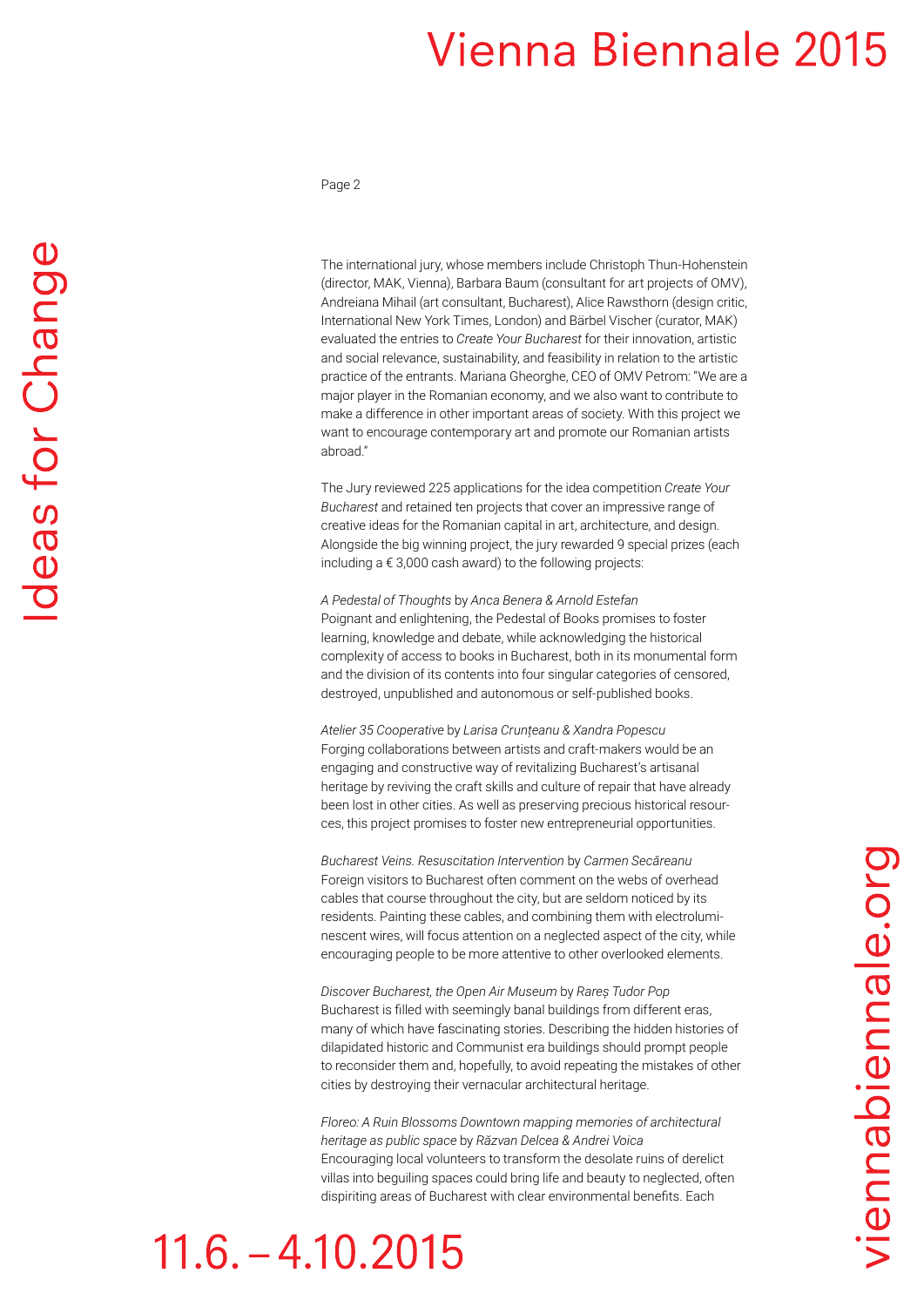#### Page 3

project might also act as a catalyst by prompting other communities to revitalize neglected land in their own neighbourhoods.

*Homeless Practices* by *Maria Daria Oancea & George Octavian Marinescu*  Homelessness is a severe problem in Bucharest and many other cities that demands urgent solutions. Homeless Practices proposes an imaginative and constructive way of documenting the reality and extreme difficulties of daily life for homeless people in Bucharest, while gathering the necessary information to develop practical support for them.

#### *Kilobase Bucharest A-Z* by *Dragoș Olea*

Raising awareness of the nuances of Bucharest's historic and contemporary culture was a recurrent theme in the entries to *Create Your Bucharest*. Kilobase Bucharest is an unusually ingenious response. Sharing fragments of different aspects of the city's culture promises to present a feisty, eclectic, often surprising picture of Bucharest.

#### *TableTalks* by *Andra Răcășan & Elena Rucsandra Maior*

Creating a forum where the people of Bucharest can meet over a meal to debate important issues is a lively and convivial way of encouraging communication, a sense of community and intellectual enquiry. While fostering a new culture of discussion in Bucharest, TableTalks could also spark new friendships, collaborations and ways of thinking.

#### *Your Concrete Shadows* by *Gina Ster*

The appearance of a trio of 'guiding angels' on Communist-era buildings would be an ambitious and evocative addition to Bucharest's thriving culture of street art. Striking and memorable, the three 'angels' of Heavy Freedom, Curiosity and Evolution are intended to provoke discussion and to encourage people to look afresh at the city and its modern architectural heritage.

By supporting the idea competition *Create Your Bucharest,* OMV and OMV Petrom once again seek to make a contribution to cultural dialogue in addition to their economic involvement. The integrated, international oil and gas company OMV, based in Vienna, focuses its cultural sponsorship efforts on cultural exchanges between its core markets of Austria, Romania, and Turkey in contemporary art. For ten years, OMV has been the majority shareholder of OMV Petrom, the largest oil and gas producer in southeast Europe, which is based in Bucharest.

*Create Your Bucharest* took place as an open competition. From 3 October 2014 to 15 January 2015, entrants were able to submit innovative concepts and site-specific works of art, design, and architecture for a dynamic transformation of the "Paris of the East," as Bucharest is often called due to its numerous achievements in art and architecture. Romanian citizens, Romanians living abroad, as well as international creative students and

# $11.6. - 4.10.2015$